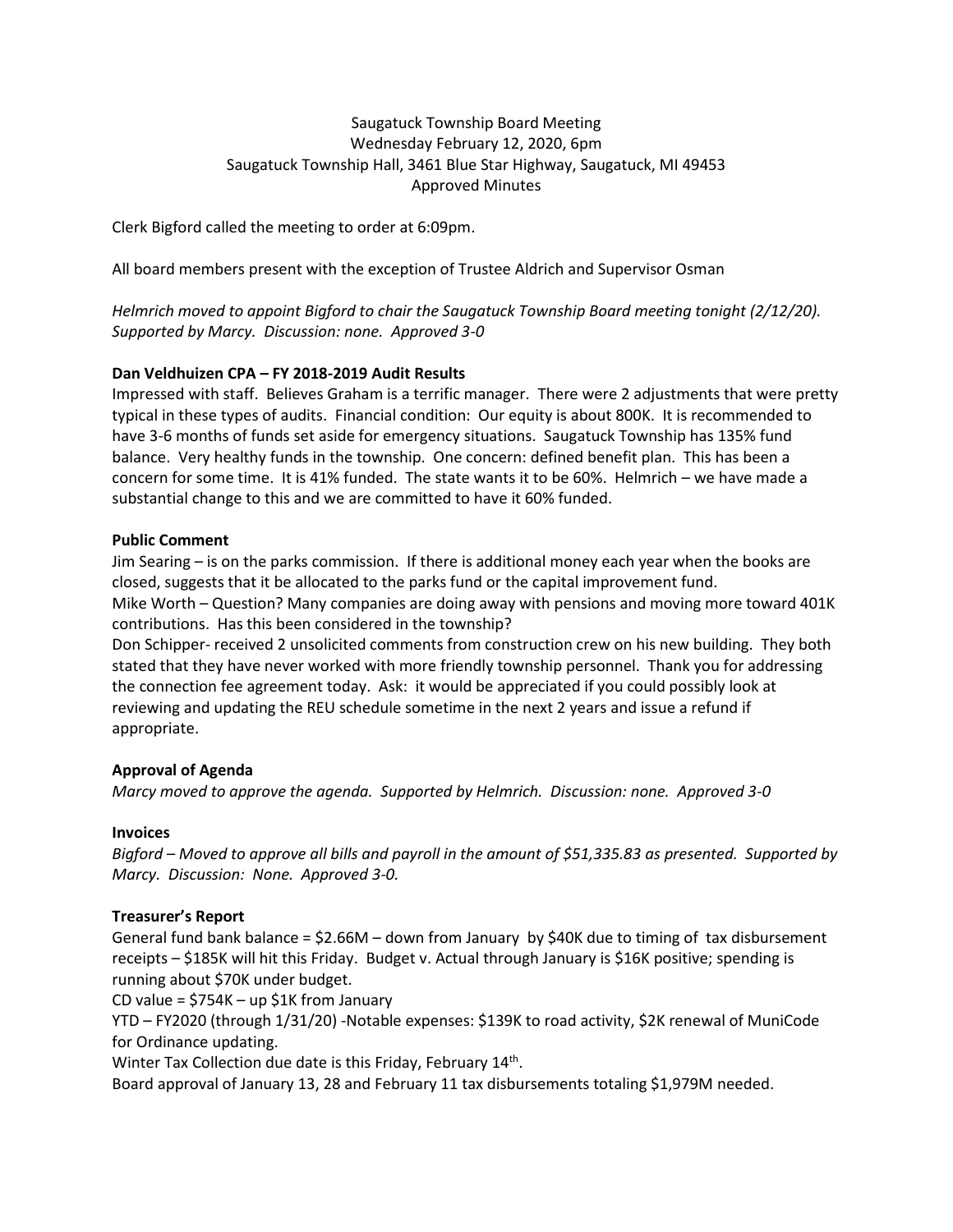*Helmrich moved that the board approve the tax disbursements totaling \$1,979M from January 13, 28 and February 11. Supported by Marcy. Discussion: None. Approved. Approved 3-0*

### **Minutes**

*Helmrich moved to approve the minutes as presented from the January 8, 2020 Saugatuck Township Board meeting. Supported by Marcy. Discussion: Bigford- thanked Helmrich for his help in proof reading for grammar and spelling errors prior to the meeting. Approved 3-0.* 

## **Correspondence**

Bigford – one correspondence from the attorney for the Northshore development, Carl Gabrielse regarding providing comment to the Army Corps. That came in late yesterday and will be added to the official packet on file at the township offices.

# **Ambulance Service Agreement Amendment and Budget Amendments**

Graham – AMR wants to increase the subsidy required to service the southern half of the township. The Emergency Services Committee has concerns with this increase. AMR is willing to put together a one year agreement that would lock us in from now until the end of July. The township reinstated the special assessment district at the amount needed based on the previously proposed agreement. Now that there have been changes to the agreement, that amount has gone up based on a previous agreement that the township was not a party of. The concern remains that the township reinstated a funding source based on the original amendments proposed amount for 2019-2020. However, I recommend the Township Board authorize the new amendment and allocate the additional funding necessary to cover the increase. This will secure the short term and give the Emergency Services Committee time to evaluate options for the long-term, including potential alternatives.

Helmrich – these funds have been collected in the winter tax bills. This is a frustrating situation. Would like to be in a position that they bill us for what we already owe them before the next fiscal year starts. *Marcy moved to approve the authorization of the AMR ambulance Service Agreement Amendment that concludes on July 31, 2020 and direct the Township Clerk and Township Supervisor to sign it on the Township's behalf. Supported by Helmrich. Discussion: None. Approved 3-0.*

*Helmrich moved to approve the requested February 2020 Budget Amendments as submitted by the Township Manager. Supported by Marcy. Discussion: None. Approved 3-0.*

# **236 Culver LLC – Connection Fee Agreement**

Graham - on January 3, the Township board directed staff to work with legal counsel to prepare an agreement outlining a payment installment plan for the connection fees associated with 236 Culver LLC's development, as outlined by Sec. 36-125 of the Township's ordinances. Attached is a draft agreement for your review. Please note section 11 of the agreement that notes that the Township has the right, according to its own complete discretion, to reduce the total fee due under this contract, by adjusting the REUs applicable to the Payor's operation on the site. The Township does not guarantee or commit to any such reduction.

Bigford – have you (Graham) pursued having Dana Burd look at what the scope of work and cost would be to look at reviewing the REU schedule as a whole.

Graham – has spoke with Burd. It is complicated. If we just want comparables to other communities, anyone can do that. It is pretty simple. My concern in just pulling comparables is we do not know how those communities set those rates considering obligations, zoning, etc. as a basis for those factors. If we want to do a thorough review I recommend utilizing a financial utility consultants. It would take township staff, the township engineer and possibly a consultant to do a thorough review. The estimate would be between 10K to 20K to do it right.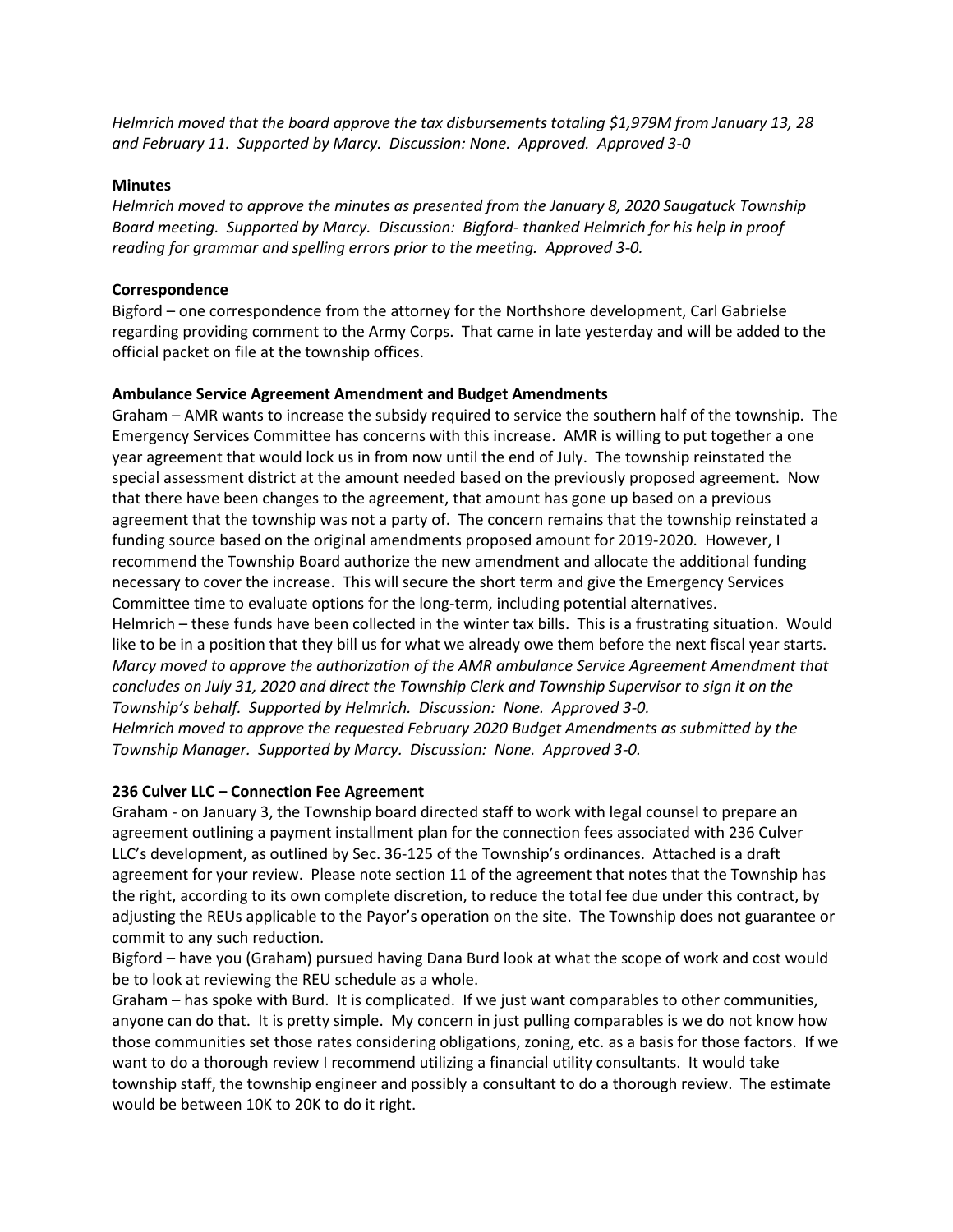Helmrich – still thinks it is critical to address this as soon as we can for new businesses until this year. We have brought in \$30-35K in fees from these new businesses. We should do this sooner than 1-2 years.

Graham – urges patience as there is so much still being sorted at the state level with medical and adult use marijuana. Because it is so new we do not know the long term implications on our system. Helmrich moved to approve the proposed connection fee agreement, as presented and authorize the Township Supervisor and Township Clerk to execute the agreement with the applicable parties. Supported by Marcy. Discussion: none. Approved 3-0.

# **2020 Township Board Goals**

Bigford – the township board met for a goal and priority setting workshop on December 14. Manager Graham has compiled the findings from that session based on the work that we did that day. Graham – The compiled 2020 Township Board Goals document (attached) really walks you though the process. From the analysis to the rankings to the priority list to the 2020 business plan. This is a living document. Desires to take the priority items to action steps and give staff clear direction on expectations. The business plan clarifies expectations.

Bigford – please give feedback on current capacity

Graham – it's ambitious, but with goals ambitious is good. It is good to have a starting point. I do thing it is realistic but ambitious.

Bigford- How do we make changes if needed? How will success be formally measured?

Graham – is looking for approval of the plan. It formalizes goals for the next year. It is an accountability step. I can then move forward with confidence. Would like to do quarterly updates and annual reviews. Helmrich – thank you for the tremendous amount of quality work you have put into this. Wants to point out that there are only 3 of the 5 board members present today. And, that we are planning on doing the manager's review at the March meeting and much of this is interwoven. Wants us to consider tabling this until the March meeting.

Graham- This is your work, your list. Is happy to incorporate any changes

Bigford – all five of the board members identified these goals collectively.

Bigford moved to approve the adoption of the 2020 Township Board Goals as presented. Supported by Marcy. Discussion: none. Approved: 3-0.

# **Lower Kalamazoo River Greenway Plan**

Graham – the township has been asked to endorse this plan. It is meant to serve as a master plan to "develop more sustainable recreation and education opportunities along the river, better connecting the communities along it." Staff found the plan to be consistent with the Township's current vision for green and sustainable ecological resources. An endorsement would simply mean that the township approves the framework established in the plan and can use it for future planning and/or grant seeking purposes. It does not commit the township to any financial obligations. The Parks commission reviewed the Lower Kalamazoo River Greenway Plan and on January 14 voted to recommend that the Township Board endorse the plan. Pointed out the resolution at the end. It is similar to the resolution adopted in the City of Saugatuck.

Bigford – we have 2 members of the parks commission present, could you please speak to your thoughts on this plan.

Searing- Some of the issues identified are really not issues in the township like vandalism in the parks. It was minor and the only "flaw" found. Other than that endorses the plan.

Goshorn- also endorses the plan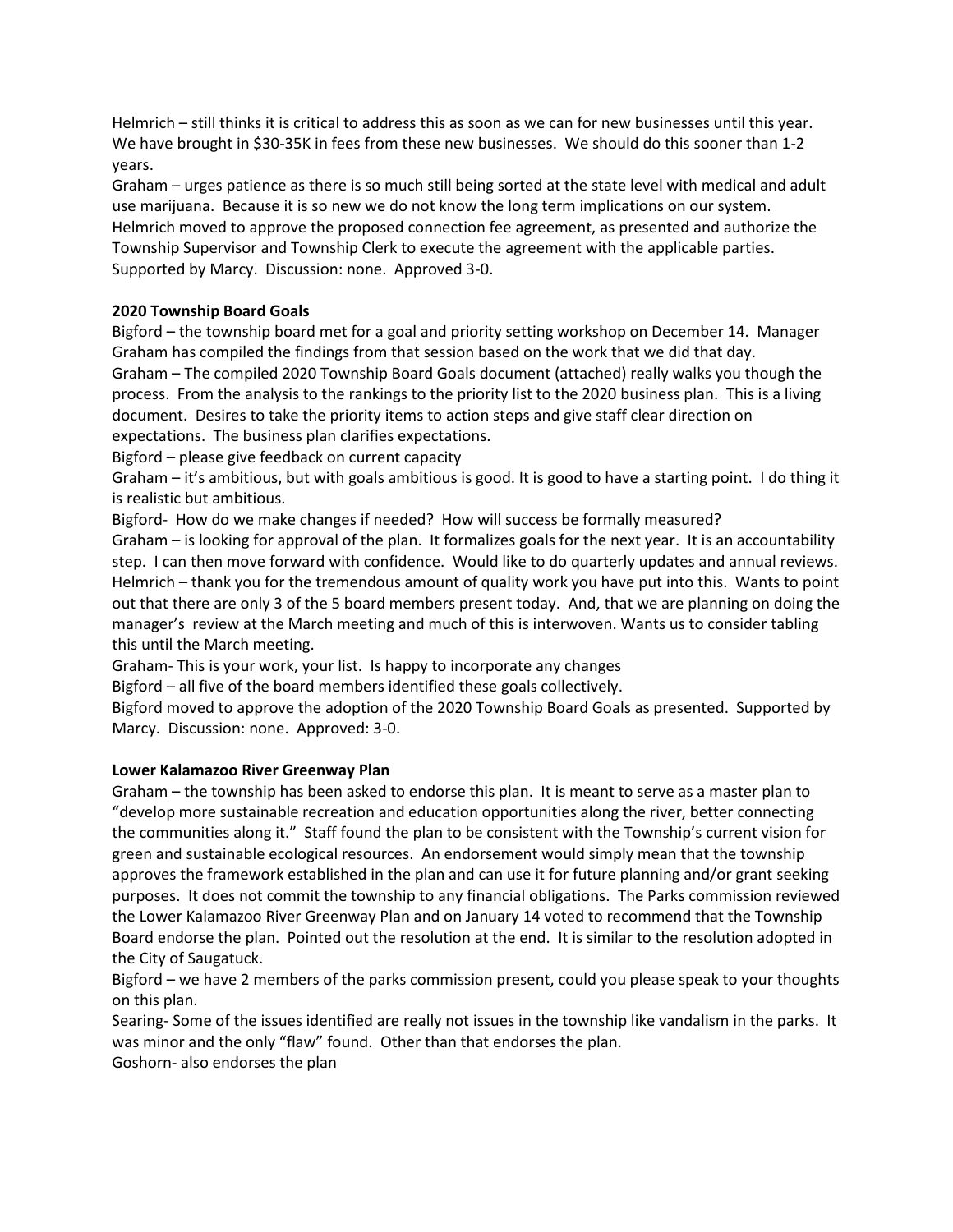*Marcy moved to approve the adoption of Resolution No. 2020-04 a resolution to endorse the Lower Kalamazoo River Greenway Plan. Supported by Bigford. Discussion: none. Roll call vote: all yes. Approved 3-0*

# **March Board of Review**

Bigford -the March Board of review would normally be scheduled for March 9. However, there is an election on March 10. We use March 9 for much set up and preparation for the election in that space. Manager Graham recommends in his proposed resolution that we move the start date for the Board of Review to Wednesday, March 11. Deputy Clerk Babinski and assessor Kyle Harris are also in agreement with this adjustment. The state requires this formal process to change the start date. *Bigford moved to approve the adoption of Resolution No. 2020-05, a resolution setting an alternative start date for the March Board of Review. Supported by Marcy. Discussion: None. Roll call vote: All yes. Approved 3-0.* 

## **Notice from U.S. Army Corps of Engineers**

Helmrich – this item is relative to the land owned by Jeff and Peg Padnos north of the Kalamazoo River mouth. In July of 2018, the Township received notice from the U.S. Army Corps of Engineers (USACE) soliciting comments on North Shores of Saugatuck, LLC's proposed marina basin adjacent to the Kalamazoo River in the Township. Ms. Katie Otanez, with USACE, has informed me that the window for accepting comments has been extended until February 28, 2020. It is customary and encouraged for local government to participate in discussions when invited to do so by the Federal Government. When asked in July 2018, the then Township Board declined to participate. We need to do our civic duty. We can further discuss topics that could be addressed in a written submission to USACE tonight. Helmrich moved to direct the Township Manager and Township Attorney to prepare a draft of the written comments for submission to the US Army Corps of Engineers prior to the February 28, 2020 deadline. Supported by Bigford. Discussion: Marcy would like to hear from our attorney. Bigford: what does "soliciting comments" really mean? What does that actually consist of. Helmrich: this review is leading to them (Army Corps of Engineers) approving or not approving the proposed marina. It's a historic properties review. We would be offering comments relative to the historical significance. Nick Curcio, Legal Counsel- we would have a very tight timeline if you decide to pursue this. Griffin and I would review comments already submitted by other parties and possibly incorporate those into the Township's response as well. They are looking for the board's perception of impacts relative to the community. The motion that Helmrich made would authorize manager Graham to sign and approve the document. Board feedback could be considered. Or, a special meeting could be called for authorization. Helmrich – we could appoint 2 board members to work with Graham and legal counsel. Marcy – is there any possible negative consequence to going forward with this? Curcio- we do have Planning Commission approval from 2017 on this parcel and anything submitted to the Army Corps should be consistent with that. Helmrich – withdrawals motion just made and *moved to direct the Township Manager, Township Attorney and Trustee Helmrich and Trustee Osman (contingent on her acceptance) with Trustee Marcy being the alternate to prepare a draft of the written comments as part of the historic properties review for submission to the U.S. Army Corps of Engineers prior to the February 28, 2020 deadline. Supported by Bigford. Discussion: none. Approved 3-0*

# **Administrative Policy Handbook**

Graham – this is the 3<sup>rd</sup> and final addition in the Township's trilogy of handbooks. The Administrative Policy Handbook will provide a framework for Township officials and employees to follow with confidence that they are acting within the scope of their delegated responsibilities and are using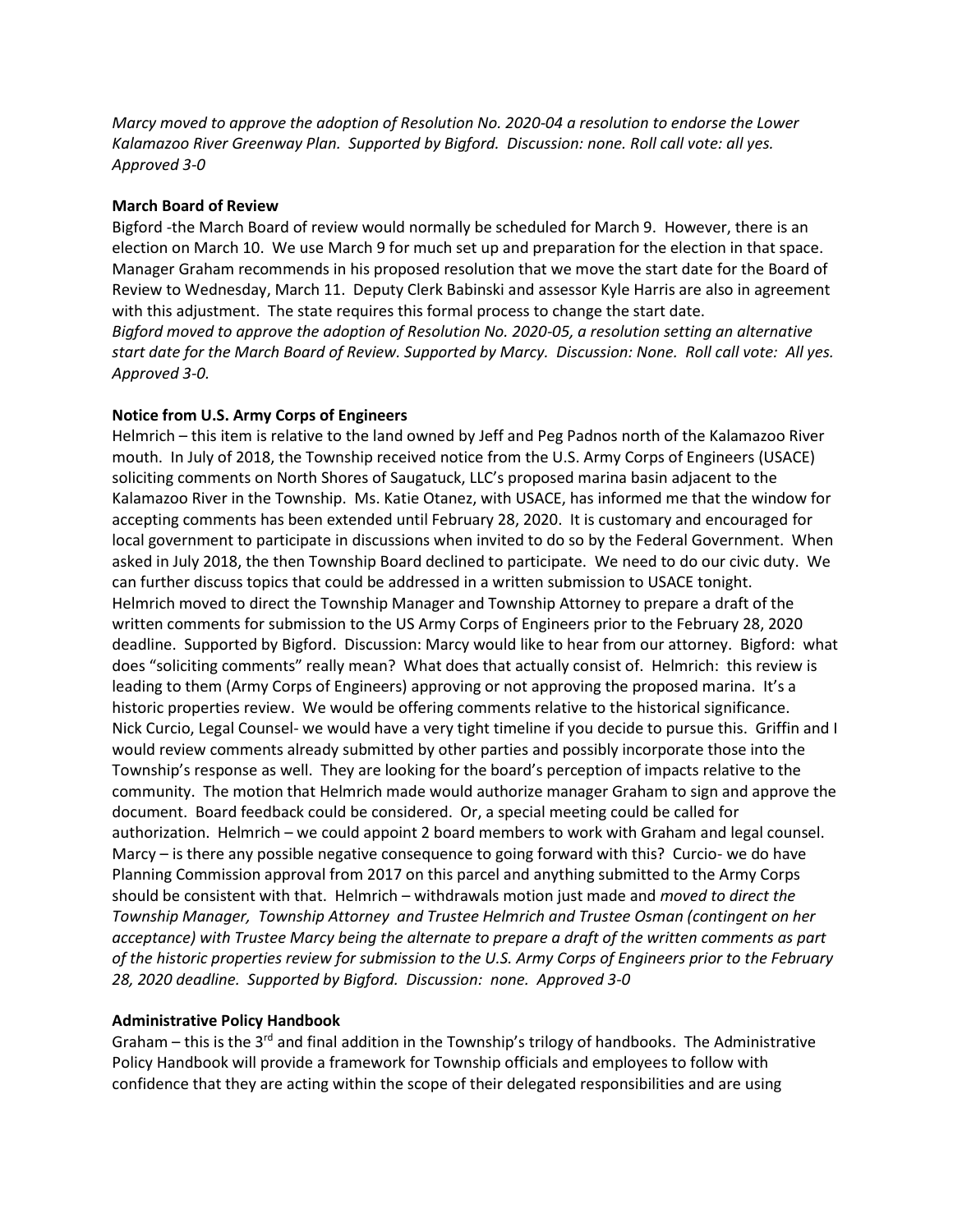procedures that have the Township Board's full support. Is looking for feedback not formal action tonight. Wants legal review before formal approval. Helmrich – we need input from the two absent trustees. Bigford – pointed out a minor grammar fix No other issues were pointed out.

## **Financial Policy Handbook Updates**

Graham- the Township Board adopted a Financial Policy Handbook on October 2, 2019. It included: a purchasing policy, credit card policy, investment policy, and a general fund balance policy. Since then, ACH and post-audit policies were added. Requests the Board review, discuss, and provide feedback regarding the proposed updates to the Financial Policy Handbook. If satisfactory, the Board can make a motion to approve the adoption of the updated Financial Policy handbook. The budget policy is of particular interest. Page 233 shows the timeline for the budget process. Helmrich – pointed out 2 typos for corrections. Otherwise it is great. No changes. Bigford – 2 of our board members are absent. Are there any drawbacks to tabling this? Graham – wants total buy in. This is just to formalize everything. *Helmrich moved to table the adoption of the Financial Policy Handbook as presented by Manager Graham to the March 11 Board Meeting. Supported by Marcy. Discussion: none. Approved 3-0.*

## **Speed Study Resolution – 64th Street**

Graham – Gives credit to trustee Aldrich for her work on this issue. While working with our partners at the Allegan County Road Commission, the Township learned that we do not have a traffic control order for 64<sup>th</sup> Street between Clearbrook Drive and 134<sup>th</sup> Avenue. This makes the currently posted speed limits unenforceable. The process to have an enforceable speed limit are outlined below in the memo. Wants to point out that when speed studies occur, the speed limit almost always increases. Bigford – in this instance there was not any enforceable speed limit so any enforceable limit would be helpful. Graham please pay special attention to point #5 that states that if the speed study concludes that the speed limit should be less than 55mph, the Road Commission will set speed limit signs as determined by the speed study. Know that these studies do not happen quickly.

Marcy moved to approve the adoption of Resolution No. 2020-06, a resolution to request the Allegan County road Commission initiate a speed study of 64<sup>th</sup> Street between Clearbrook Drive and 134<sup>th</sup> Avenue. Roll call vote: All yes. Approved 3-0.

#### **Intergovernmental Recycling Committee Appointments**

Bigford- it is likely that the City of Saugatuck will be creating an Ad Hoc Committee to address recycling in the Tri Community area.

Graham- This is being led up by some representatives in Saugatuck. Helmrich – we can appoint up to 3 people. The recycling issue seems to be at the forefront right now. This is a further step in collaboration with our neighboring communities.

*Helmrich moved to participate in the Ad Hoc Intergovernmental Recycling Committee and direct the Township Manager to post notice of the opening consistent with past board and commission appointment processes. Supported by Marcy. Discussion: none. Approved 3-0.* 

#### **Planning Commission**

Report from PC member and Township Treasurer Helmrich: The PC met on January 27, 2020. There were public comments on clearing snow on the bike path along Holland Street, Lakeshore Drive Homeowners Association and individuals (4 total) on the erosion issue. A special Use Site plan was approved for DC Consulting for a medical marijuana growth facility on Just Barns Drive. Site plan review for a retail and wholesale sales and service building on 134<sup>th</sup> Avenue (farm equipment). Both of the above passed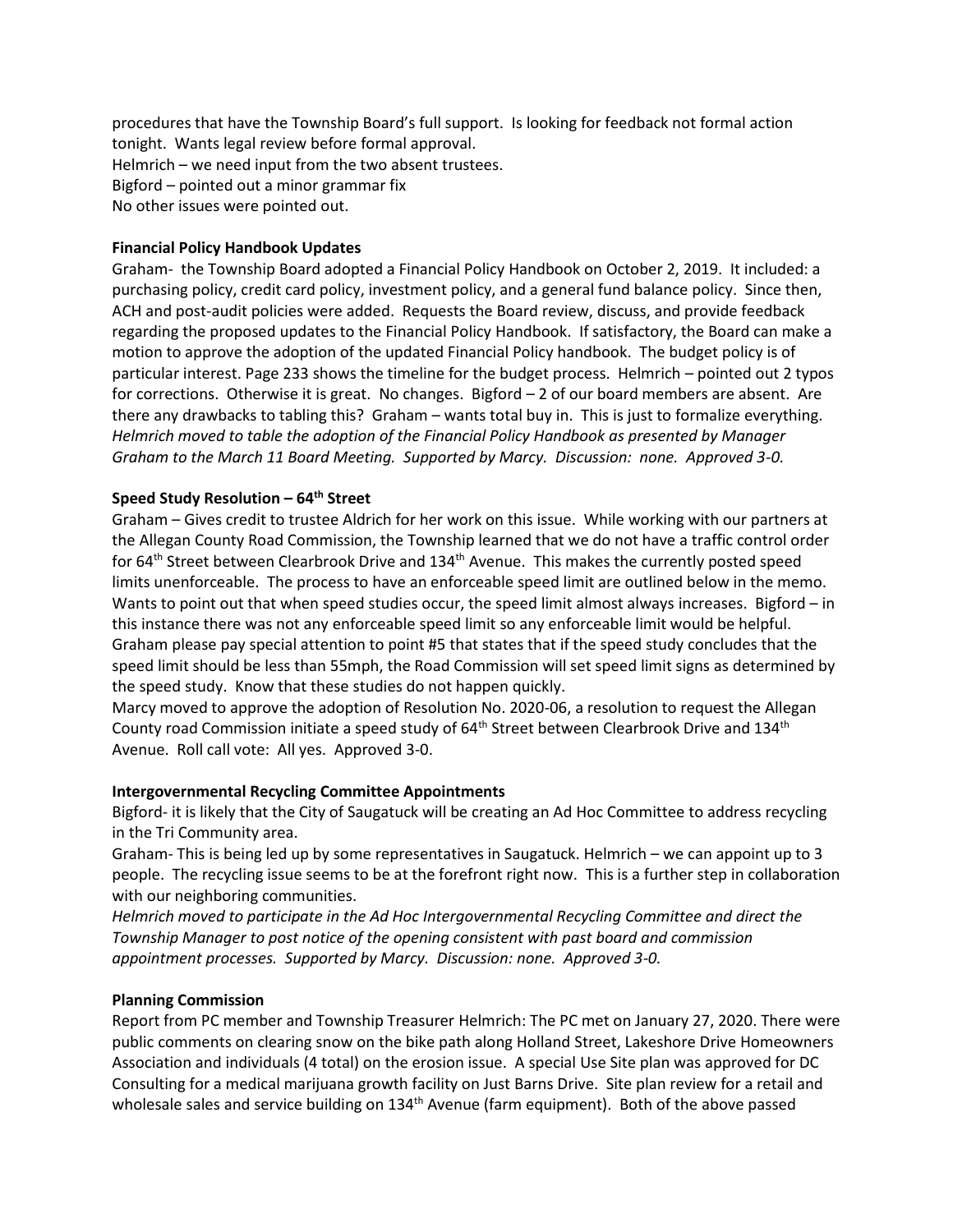unanimously with recommendations/conditions from Zoning Administrator. Discussion held on the Lakeshore Drive and erosion issues and the idea imposing a moratorium on building along portions of Lakeshore Drive. No action was taken. Next PC meeting will be on Monday, February 24.

### **Road Commission**

Graham- attended the Allegan County primary roads millage meeting where they decided what projects they would be moving on in the future. There were no surprises at that meeting.

## **Interurban**

Board members approved the submission for FY2021 Annual MDOT Grant Application for state and federal funds. A public notice will be placed in the Commercial Record for public to request a public hearing if needed. A copy of the application is at the township hall for public review. Discussion took place regarding concerns with solutions with the PCTrans new software and tablets regarding dead zones within the cities and township, eliminating too many clicks on the tablets and having ridealongs to point out the problems that the drivers and dispatchers are having. Submitted by Lori Babinski, Saugatuck Township representative.

# **Fire Board**

Graham- Fire District stats have been shared with the Township. There have been 2 fire board of appeals meetings over the last few weeks related to a development in Saugatuck Township. Helmrich – could you give a summary of those 2 meeting? Graham – the Northshores development is looking for a building permit for lot 15. It has been the practice that we get a sign off from the fire district before granting a permit. The Fire District gave some comments concerning the development that were appealed by Northshores. The Fire Board of Appeals, at the most recent meeting decided to reverse the initial determination by the Fire District and directed them to use a different set of standards to evaluate the development. The Township is still waiting on Fire District signoff before issuing permits.

# **Parks Commission**

Searing – is sure that Graham has updated all of you on the bluff collapse at Sundown Park. This month the tree will be removed in front of the church in preparation for the sidewalk. Which will probably begin in April.

# **Kalamazoo Lake Water and Sewer Authority**

Mike McGuigan – attended the regular meeting on January 20. \$156K worth of normal expenses were approved. Computer updates and improvements to computer security were approved. Installing a generator and back-up generator for Clearbrook lift station was approved. Completed a pre-review for the budget. Is nervous about our water treatment systems there are potential huge expenses that can come from that. May advocate for much higher rates.

#### **Emergency Services Committee**

Tony Schippa – has been in discussion with all of the other board committee members to find out what direction their boards are leaning towards. Some have suggested raising the millage for the Ambulance service. Some are now yet sure what they are going to do. One is ok with the larger amount. All are in agreement to speak with Life Ambulance again. They are doing very well and expanding territory. AMR has not been performing will in regards to response times in neighboring areas. Meeting with Life Ambulance is TBA. Is planning on speaking with the fire Chiefs in areas that are utilizing Life Ambulance to garner their input. Is working with experts in this area. Next meeting for the Emergency Services Committee is March 12 at 7pm. Life Ambulance might be willing to work with us on the subsidy cost.